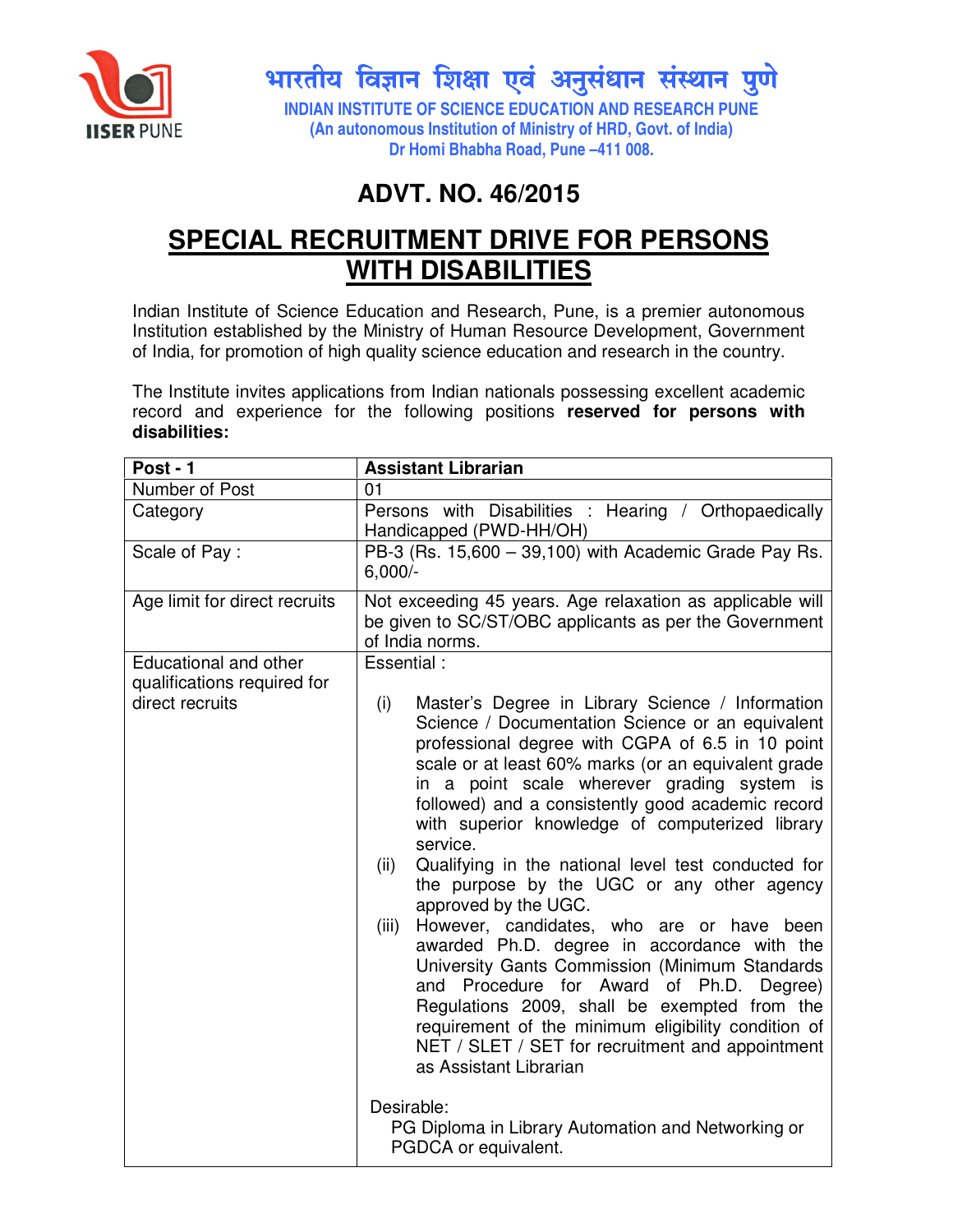| Post-2                                                                  | <b>Office Assistant (Multi-skill)</b>                                                                                                                                                                                                                                                                           |
|-------------------------------------------------------------------------|-----------------------------------------------------------------------------------------------------------------------------------------------------------------------------------------------------------------------------------------------------------------------------------------------------------------|
| Number of Post                                                          | 01                                                                                                                                                                                                                                                                                                              |
| Category                                                                | Persons with Disabilities : Orthopaedically Handicapped<br>(PWD-OH)                                                                                                                                                                                                                                             |
| Scale of Pay:                                                           | PB-1 (Rs. 5,200 - 20,200) with Grade Pay Rs. 2,800/-                                                                                                                                                                                                                                                            |
| Age limit for direct recruits                                           | Not exceeding 49 years. Age relaxation as applicable will<br>be given to SC/ST/OBC applicants as per the Government<br>of India norms.                                                                                                                                                                          |
| Educational and other<br>qualifications required for<br>direct recruits | Essential:<br>Bachelor degree or equivalent degree with minimum<br>55% marks/equivalent grade with minimum 2 years<br>experience in handling administrative functions such as<br>General Administration /Personnel Administration<br>Academic Administration / Purchase & Stores<br>Accounts etc.<br>Desirable: |
|                                                                         | Good Communication and drafting skills.                                                                                                                                                                                                                                                                         |

### **General Information / details about posts**

- 1) All above posts are as per the Central Government pay scale and carry allowances like House Rent, Transport and Children's Education as admissible to Central Government employees of the respective scale posted in Pune.
- 2) These posts will be covered under New Pension Scheme of Govt. of India and incumbent will be eligible for other benefits like Medical, LTC, etc. as per the Government / Institute norms.
- 3) The qualification prescribed should have been obtained from recognized Universities / Institution.
- 4) Reservation for PWD is as per Govt. of India norms.
- 5) Age should not exceed the limit as on the closing date of receipt of application.
- 6) Application from the candidates working in Government Departments, Public Sector Undertakings and Government Funded Research Agencies must be sent through proper channel and with a clear certificate that the applicant will be relieved within one month of receipt of appointment order, if selected. However, an online application to be submitted before the last date as an advance copy.
- 7) Candidates applying for more than one post may apply separately for each post.
- 8) The prescribed Essential Qualifications / Experience indicated are bare minimum and mere possession of same will not entitle the candidates to be called for interview. Where number of applications received in response to an advertisement is large, it may not be convenient or possible for the Institute to interview all the candidates. The Institute may restrict the number of candidates to be called for written exam / skill test / interview to a reasonable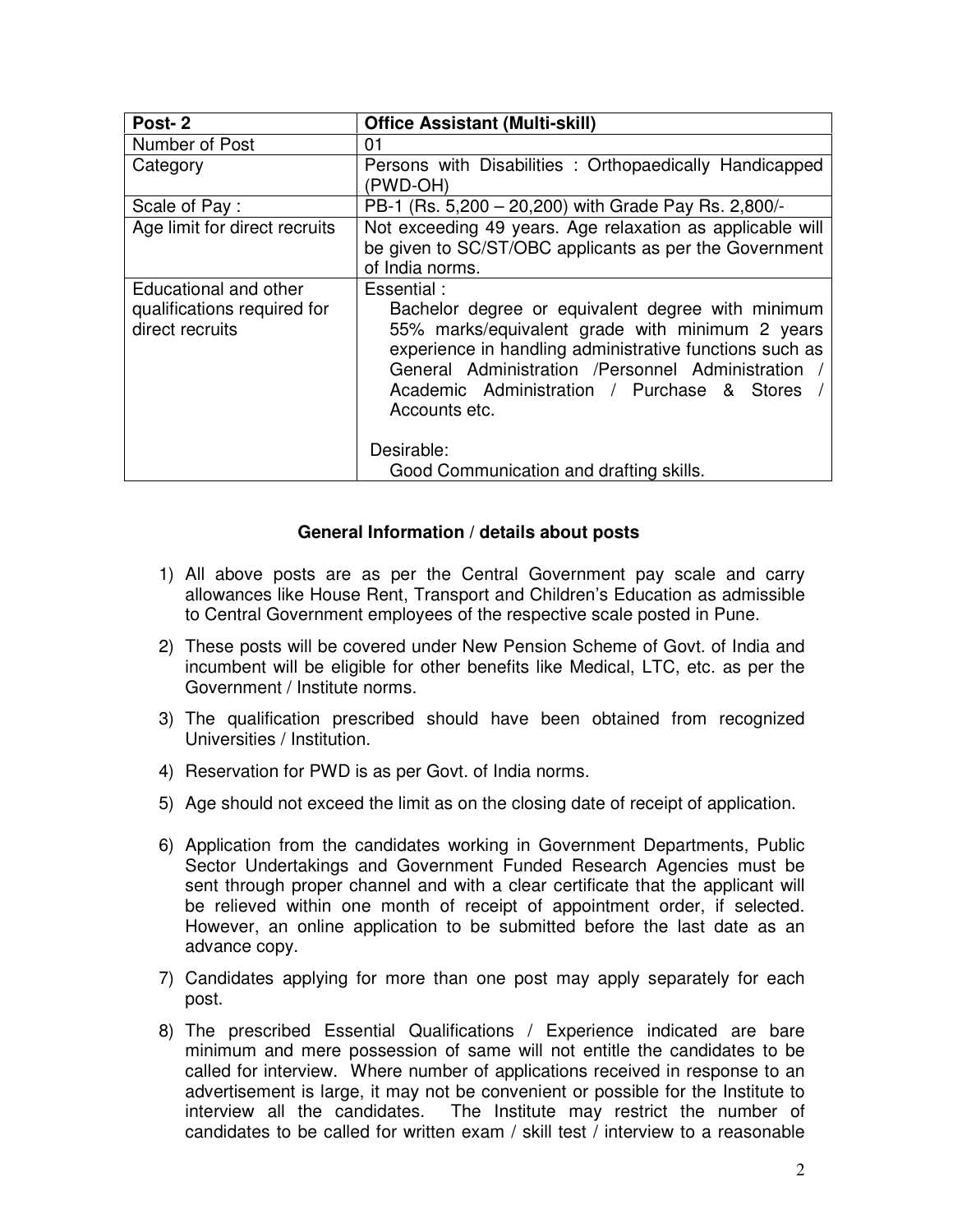limit, on the basis of qualifications and experience higher than that of the minimum prescribed in the advertisement. The candidates should, therefore, furnish full details of qualifications and experience possessed in the relevant fields, over and above the minimum prescribed. Documentary evidences will be verified during the selection process.

- 9) Relaxation in age, educational qualification and / or experience may be considered in case of exceptionally meritorious candidates, with prior approval of the Competent Authority.
- 10) Outstation candidates called for interview will be paid to and fro second class rail fare / ordinary bus fare from the normal place of their residence or that declared in the application or from the actual place of undertaking the journey, whichever is nearer to the place of the interview, as per rules.
- 11) No interim enquiries / correspondence / communication of any sort will be entertained on the matter.
- 12) Canvassing in any form and / or bringing any influence, political, or otherwise, will be treated as a disqualification for the post applied for.
- 13) Application incomplete in any respect will be summarily rejected.

#### **HOW TO APPLY:**

### **Last date for submitting online application is November 13, 2015. No need to submit hard copy of the application at this stage.**

Interested applicants may apply online in the prescribed application format. Click on the link **"Apply Online"** available below this advertisement link and apply for the post. Please keep your personal details, qualification details, details of references, experience details, other relevant details, soft copy of the passport size photograph with you and printer attached to your desk top before starting online application. In case name of the degree that you possess is not listed in the drop down options, please select "other" and write name of the degree and specialization in the field named as "specialization" and other desired details in the same field.

After you complete the application, click on the "Preview" button. Please see the print preview from browser option and adjust page margins if printable area is not covered.

Go to the end of the preview page, click in the box provided for declaration. Before submitting the application click on the **"Print"** button to take printout of the filled application. Please keep one copy for your record.

Once you submit the application, you will not be able to retrieve the application for printing / editing / reference. Applicants who have submitted "Online application" only will be considered for selection process.

List of candidates shortlisted for selection process shall be put up below this advertisement with details of date, time and venue. Candidates will be informed by email followed by a letter by post.